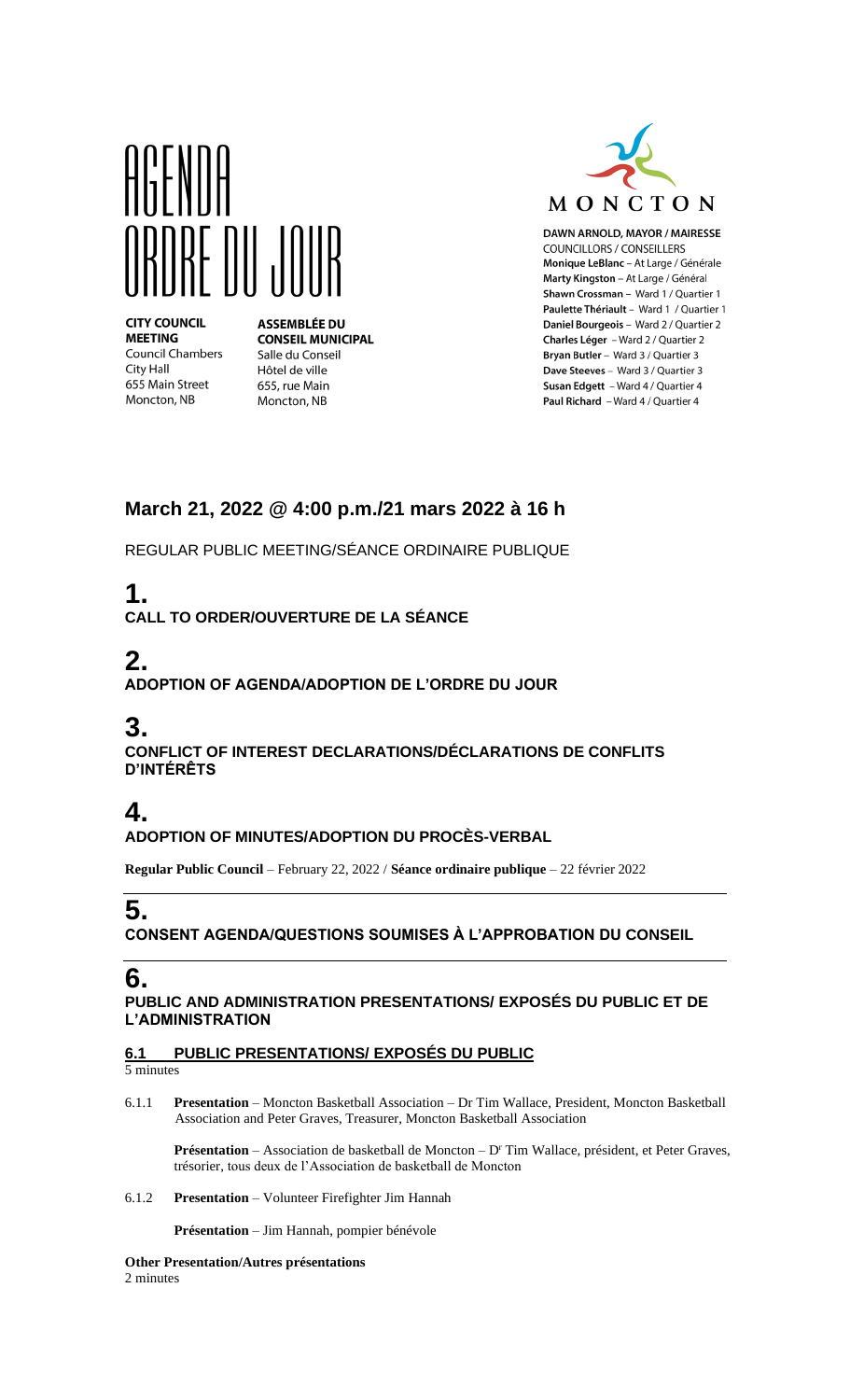#### **6.2 ADMINISTRATION PRESENTATIONS/EXPOSÉS DE L'ADMINISTRATION**  15 minutes

6.2.1 **Update** – **RCMP** –Superintendent Ron DeSilva, Officer in Charge (OIC) of the Codiac Regional RCMP

**Mise à jour** – **GRC** – Ron DeSilva, surintendant du Service régional de Codiac de la GRC

### **7.**

#### **PLANNING MATTERS/ QUESTIONS D'URBANISME**

7.1 **Introduction** – 172 Butler Street – Rezoning and Municipal Plan Amendment

**Introduction** – 172, rue Butler – Rezonage et modification du Plan municipal

7.2 **Public Presentation** – MID Municipal Plan amendment for Urban Boundary and Land Use Designation change

> **Présentation publique** – Modification du Plan municipal de DIM pour le périmètre urbain et changement de désignation dans l'aménagement du territoire

7.3 **Affordable Housing** – Building Permit and Planning Fee Equivalent Grant Policies

**Logement abordable** – Politiques sur les subventions équivalentes aux droits de permis de construction et d'aménagement

## **8.**

#### **STATEMENTS BY MEMBERS OF COUNCIL/ EXPOSÉS DES MEMBRES DU CONSEIL**

## **9.**

#### **REPORTS AND RECOMMENDATIONS FROM COMMITTEES AND PRIVATE MEETINGS/ RAPPORTS ET RECOMMANDATIONS DES COMITÉS ET RÉUNIONS À HUIS CLOS**

9.1 **Recommendation(s)** – Committee of the Whole – February 28, 2022 **Recommandation(s)** – Comité plénier – 28 février 2022 9.2 **Recommendations(s)** – Private Session – March 14, 2022 **Recommandation(s)** – Séance à huis clos – 14 mars 2022

## **10.**

#### **REPORTS FROM ADMINISTRATION/ RAPPORTS DE L'ADMINISTRATION**

10.1 **Tender TCS21-020 –** Construction of Codiac Regional Policing Facility

**Appel d'offres TCS21-020 –** Construction du poste de police régionale de Codiac

### **11. READING OF BY-LAWS/ LECTURE D'ARRÊTÉS MUNICIPAUX**

11.1 **A By Law** in Amendment of a By-Law Relating to the Adoption of the City of Moncton Municipal Plan, being By-Law Z-113.32 – 172 Butler – *First Reading – Pending approval of item 7.1*

**Arrêté** portant modification de l'arrêté concernant l'adoption du plan municipal de la Ville de Moncton, soit l'arrêté Z-113.32 – 172, rue Butler – *Première lecture – Sous réserve de l'approbation du point 7.1*

11.2 **A By Law** in Amendment of the City of Moncton Zoning By-Law, being By-Law Z-222.1 – 172 Butler – *First Reading – Pending approval of item 7.1*

**Arrêté** portant modification de l'arrêté de zonage de la Ville de Moncton, soit l'arrêté Z-222.1 – 172, rue Butler – *Première lecture – Sous réserve de l'approbation du point 7.1*